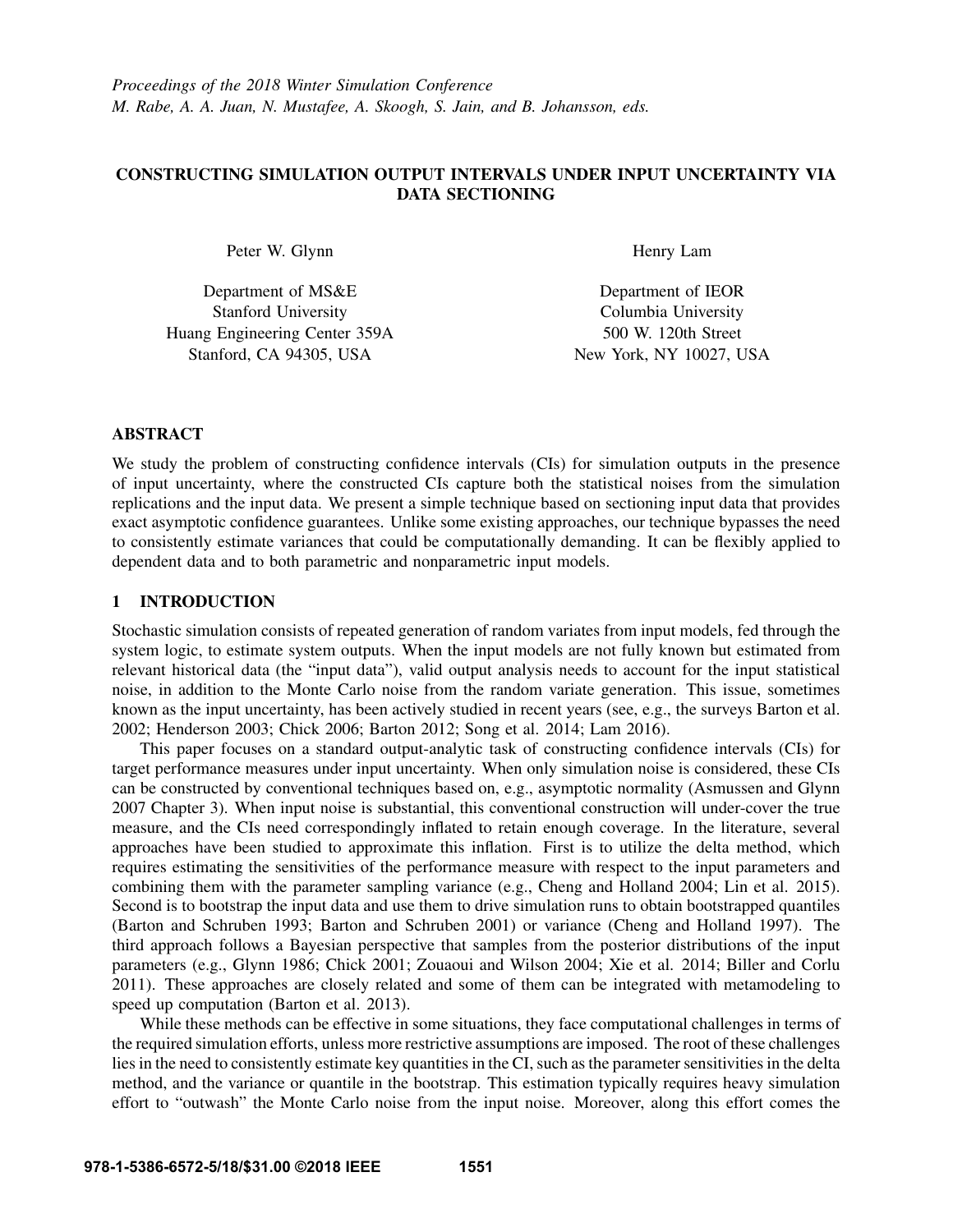need to devise simulation allocation rules or procedural tuning, e.g., the distribution of nested simulation efforts to the resampling of the input data and the simulation replications per resample in the bootstrap, and the selection of the finite-difference perturbation parameter in the delta method. These procedural configurations can determine the performance of the CIs in a delicate fashion and are not always easy to optimize. Approaches that avoid these challenges, on the other hand, are based on additional, parametric assumptions. These include, e.g., Gaussian assumptions on the response surface in metamodel-assisted bootstrap and on the simulation outputs in Bayesian approaches.

Motivated by these challenges, this paper proposes a simple alternative to construct CIs under minimal simulation requirements and structural assumptions. Our method is based on sectioning the input data, where each input section drives a batch of simulation runs which are then integrated via a *t*-statistic to construct the CI. Our distinction is that, since using the involved *t*-statistic does not hinge on a consistent estimation of variance, we no longer need an overwhelming simulation effort to deconvolute the Monte Carlo noise from the input noise. As long as the output estimate in each section is approximately normal (with a variance including both sources of noise which could be unknown), we can construct a pivotal *t*-statistic that leads to a valid CI. This applies to both parametric and nonparametric input regimes, and to dependent data under suitable mixing conditions.

Sectioning and related techniques (on output samples) have been widely used in simulation output analysis, such as in steady-state estimation (e.g., Glynn and Iglehart 1990) and estimating nonlinear performance measures, e.g., quantiles, conditional value-at-risk (Asmussen and Glynn 2007; Muñoz and Glynn 1997; Nakayama 2014). In the input uncertainty literature, these are related to the so-called direct resampling in Barton and Schruben (2001) that divides input data and uses the quantiles of the resulting simulation runs to construct CIs. However, this latter procedure is heuristic and serves to motivate the bootstrap schemes suggested by the authors.

In the remainder of this paper, we will give an overview of our approach (Section 2), present our main assumptions to justify a joint central limit theorem that underpins our *t*-asymptotic (Section 3), and discuss our main performance guarantees (Section 4). Due to space limit, we only give brief discussion on some of our results, and leave further details and other generalizations, including a variant of our approach using "sectioned jackknife", to a full journal paper.

# 2 OVERVIEW OF OUR APPROACH

Consider estimating a simulatable performance measure driven by *s* input models. Notationally, we denote this performance measure as  $\psi = \psi(\mathbf{v})$  where  $\mathbf{v} = (v^1, \dots, v^s)$ , with  $v^j$  each representing the "parameter" of the *j*-th input model. Given any  $\tilde{v}$ ,  $\psi(\tilde{v})$  can be approximated through simulation runs. As a generic example,  $v^1$  and  $v^2$  can denote the rates of exponential interarrival and service time distributions respectively, and  $\psi(\nu^1, \nu^2)$  the expected average queue length over some time horizon of a queue that can be simulated. In this example,  $v$  denote real-valued parameters. However, our framework is equally applicable in the nonparametric regime, in which case  $\bf{v}$  can denote the collection of the whole probability distributions for the input models, e.g., the interarrival and service time distributions, without restricting to any parametric family.

We consider the situations where **v** needs to be estimated from input data, say the estimate is  $\hat{v}$ . Assuming  $\psi$  is sufficiently smooth, the delta method implies that

$$
\psi(\widehat{\mathbf{v}}) - \psi(\mathbf{v}) \approx N\left(0, \frac{\sigma^2}{n}\right)
$$
 (1)

where *n* is some scaling of the overall sample size (the reason for using a "scaling" is that there can be different sample sizes for different input models). The quantity  $\sigma^2/n$  is the variance contributed from all the input noises.

On top of these input noises, the output bears the Monte Carlo noise incurred in simulating  $\psi$ . We denote  $\hat{\psi}(\hat{\mathbf{v}})$  as a simulation-based estimate of  $\psi(\hat{\mathbf{v}})$  using input models calibrated with  $\hat{\mathbf{v}}$ . We focus on the typical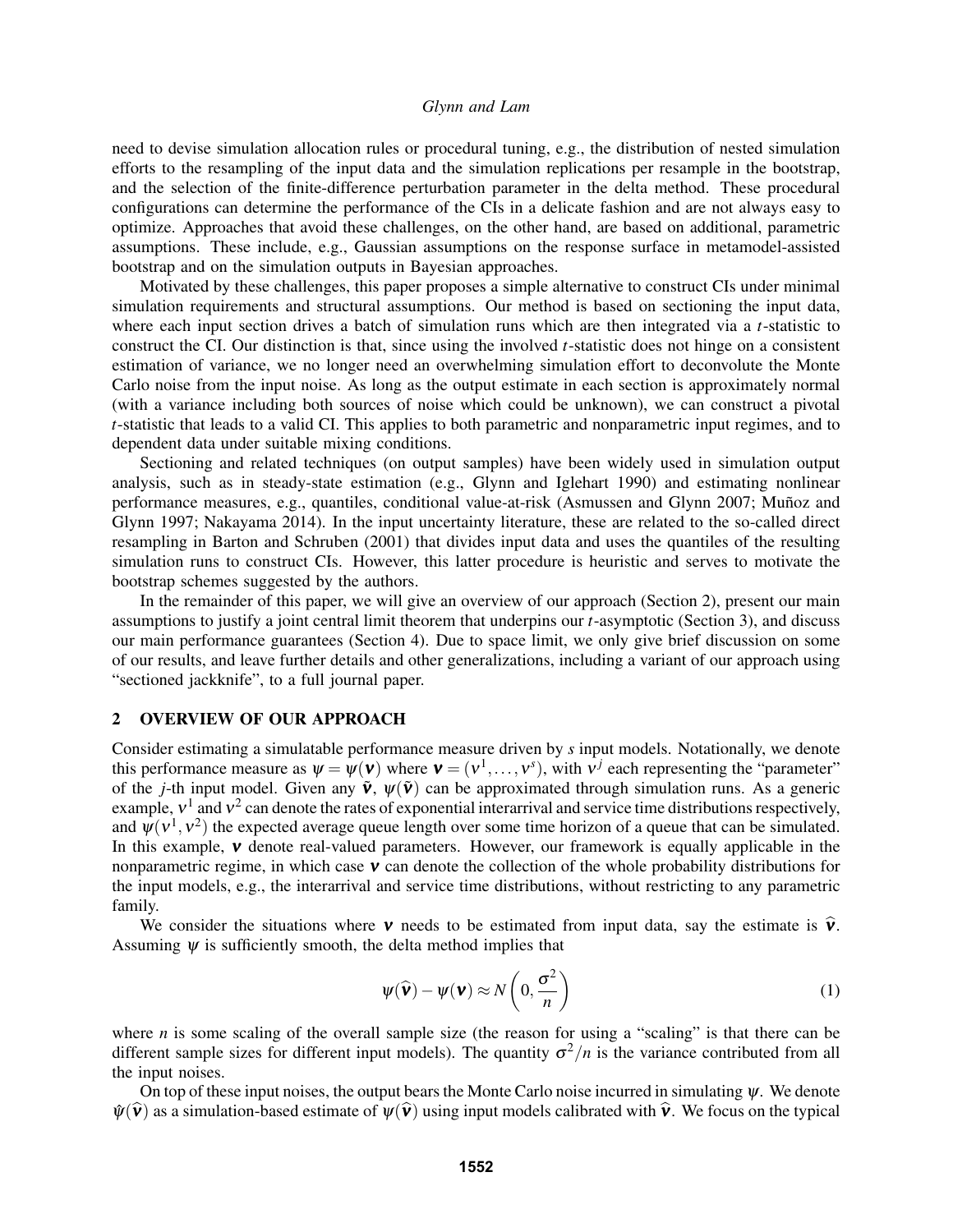setting where the simulation replications are conditionally unbiased given  $\mathbf{v}$ , with  $\hat{\psi}(\hat{\mathbf{v}}) = (1/r)\sum_{l=1}^{r} \hat{\psi}_l(\hat{\mathbf{v}})$ <br>and  $\hat{w}_l(\hat{\mathbf{v}})$ ,  $l=1$ , whene  $r$  i.i.d. conject of simulation repliestions. Un and  $\widetilde{\psi}_l(\widehat{\mathbf{v}}), l = 1, \ldots, r$  being *r* i.i.d. copies of simulation replications. Under a central limit theorem (CLT), we have

$$
\hat{\psi}(\hat{\mathbf{v}}) - \psi(\hat{\mathbf{v}}) \approx N\left(0, \frac{\tau^2}{r}\right)
$$
\n(2)

where  $\tau^2/r$  is the variance from the simulation noise, using the implicit property that  $\hat{v}$  well approximates  $\nu$  in some probabilistic sense.

We then combine (1) and (2) to obtain

$$
\hat{\psi}(\hat{\mathbf{v}}) - \psi(\mathbf{v}) \approx N\left(0, \frac{\sigma^2}{n} + \frac{\tau^2}{r}\right)
$$
\n(3)

where the variance in the normal approximation is the sum of variances contributed from the input noise and the simulation noise.

Existing approaches in constructing CIs rely on estimating  $\sigma^2/n$ , either by bootstrapping or by direct estimation (They also estimate  $\tau^2/r$ , which is more straightforward). When using the bootstrap, consistent estimation of σ <sup>2</sup>/*n* typically requires simulation load that is of higher order than *n* (this can be seen by tracing the mean square error of the bootstrapped variance using, e.g., the formula in Sun et al. 2011). Direct estimation of  $\sigma^2$  via the delta method, on the other hand, would require estimating sensitivity coefficients whose involved effort grows with the number of parameters (e.g., Cheng and Holland 1997), unless one uses conservative approximations (e.g., Cheng and Holland 2004). The challenge becomes more substantial in the nonparametric case.

The key of our idea is to bypass the consistent estimation of  $\sigma^2/n$  by sectioning the input data. Namely, we divide the input data into k sections (of equal length). Using each section, we estimate  $\hat{\mathbf{v}}$  and run independent simulation replications to obtain an estimate  $\hat{\psi}(\hat{\mathbf{v}})$ , say they are  $Y_1,\ldots,Y_k$ . We then construct a pivotal statistic

$$
\frac{\bar{Y} - \psi(\mathbf{v})}{S/\sqrt{k}}\tag{4}
$$

where  $\bar{Y}$  and  $S^2$  are the sample mean and variance of  $Y_1, \ldots, Y_k$ . If each section contains enough data and drives enough simulation replications, the *Yi*'s are approximately normal according to (3) and moreover are i.i.d. (exactly if the data are i.i.d., and approximately if the data are serially dependent). Thus, by using a standard relation of normal variables with *t*-statistics, (4) is distributed approximately as *tk*−1, the *t*-distribution with degree of freedom  $k - 1$ . This implies that

$$
\left[\bar{Y}-t_{k-1,1-\alpha/2}\frac{S}{\sqrt{k}}, \bar{Y}+t_{k-1,1-\alpha/2}\frac{S}{\sqrt{k}}\right]
$$

is a  $(1 - \alpha)$ -level CI, where  $t_{k-1,1-\alpha/2}$  is the  $(1 - \alpha/2)$ -quantile of  $t_{k-1}$ . Constructing this CI does not require any knowledge about variances  $\sigma^2/n$  and  $\tau^2/r$ , because the term  $\sigma^2/n + \tau^2/r$  is "canceled out" when forming the pivotal statistic (4).

Regarding the assumptions needed in the above derivation, we essentially only need the normal approximation (3), a property satisfied for a wide range of settings when *n* and *r* are sufficiently large, including cases where the input data are dependent under suitable mixing conditions. We note that approximation (3) has been used in some previous work (e.g., Cheng and Holland 1997). Since it is the basis for our sectioning method, we first study in detail the conditions that guarantee such an approximation.

# 3 CENTRAL LIMIT THEOREM FOR JOINT INPUT AND SIMULATION NOISES

This section presents our assumptions and justifies in more details the central limit theorem (3). We divide our discussion into parametric and nonparametric regimes, which are conceptually similar but involve different sets of assumptions/notations.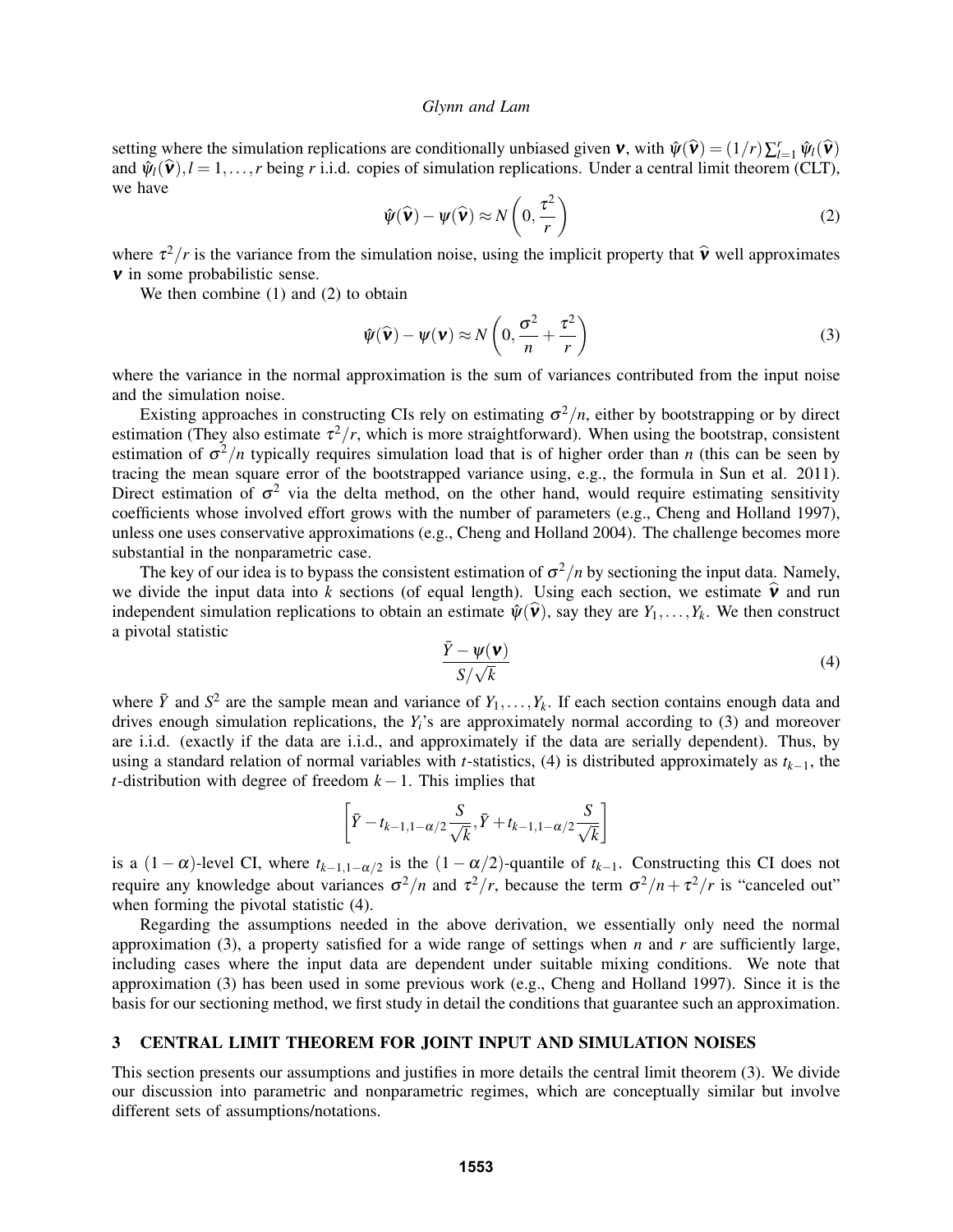We recall that there are *s* input models. For each input model *j*, we have an available data set. Our approach involves dividing each of these data sets into *k* sections. In other words, letting  $\{X_i^j\}$ *l* }*l*=1,...,*kn<sup>j</sup>* (where  $X_i^j \in \mathcal{X}^j$  for some space  $\mathcal{X}^j$ ) be the full data set for input model *j*, we batch the data into  ${X_i^j}$ *l*<sup>*j*</sup><sub>*l*</sub><sub>*l*</sub> =(*i*−1)*n*<sup>*j*</sup>+1,...,*in*<sup>*j*</sup>, *i* = 1,...,*k* each of size *n<sup><i>j*</sup>. We call the collection of data {*X<sub><i>j*</sub><sup>*l*</sup> *l* }*l*=(*i*−1)*<sup>n</sup> <sup>j</sup>*+1,...,*in<sup>j</sup>* , *j* = 1,...,*s* the *i*-th section. Throughout our exposition, we ignore the issue of divisibility and assume for convenience that the data size for each input model is divisible by *k*.

#### 3.1 Conditions in the Parametric Regime

We first discuss the parametric case. Assume a parametric family for each input model, with a parameter vector  $\theta^j \in \mathbb{R}^{d^j}, j = 1, \ldots, s$ . Denote  $d = \sum_{j=1}^s d^j$  as the dimension of the concatenated parameter vector. Consider a simulatable performance measure  $\psi = \psi(\theta)$  where  $\theta = (\theta^1, \dots, \theta^s)$ . We make the following assumption regarding the parameter estimators:

**Assumption 1** (Normality of parameter estimators) We can construct an estimator  $\hat{\theta}_i$  for  $\theta$  using section *i*. There is a scaling parameter *m* for the section sample size such that as *m* goes to  $\infty$ , we have

$$
(\sqrt{m}(\hat{\boldsymbol{\theta}}_i - \boldsymbol{\theta}))_{i=1,\dots,k} \Rightarrow (W_i)_{i=1,\dots,k}
$$

where  $W_i \stackrel{i.i.d.}{\sim} N(0, \Sigma)$  for some covariance matrix  $\Sigma \in \mathbb{R}^d$ .

To get a sense of the meaning of  $m$  and the quantity  $\Sigma$ , consider the simple example where each independent input model *j* is estimated from i.i.d. data of size  $kn^j = km p^j$ , so that each section consists of  $n^j = mp^j$  observations. Suppose each parameter vector  $\theta^j \in \mathbb{R}^{d^j}$  is estimated with  $\hat{\theta}^j_i$ of  $n^j = mp^j$  observations. Suppose each parameter vector  $\theta^j \in \mathbb{R}^{d^j}$  is estimated with  $\theta_i^j$  such that  $\overline{n^j}(\hat{\theta}_i^j - \theta^j) \Rightarrow N(0, \Sigma^j)$ . This holds if we use, e.g., maximum likelihood estimator (MLE) under standard conditions, in which case  $\Sigma^j$  is the inverse of the Fisher information matrix (see, e.g., Serfling 2009 Section 4.2.2). In this case, if we fix  $p^j$  and let  $m \to \infty$ , Assumption 1 holds with  $\Sigma = diag((1/p^j)\overline{\Sigma}^j, j = 1, ..., s)$ where diag(·) denotes the block diagonal matrix with entries (·). In other words, we have  $\hat{\theta}_i \stackrel{\text{approx.}}{\sim}$  $N(\boldsymbol{\theta}, \text{diag}((1/n^j)\Sigma^j, j = 1, ..., k))$  as  $n^j$  grow large for all *j*.

Assumption 1 holds more generally for data exhibiting cross-sectional dependence (where one can simply think of the collection of input models as a single giant input model), serially dependent data under stationarity and suitable mixing conditions, and combinations of these aforementioned situations.

Next we make an assumption on the function  $\psi(\cdot)$ :

**Assumption 2** (Parametric smoothness of  $\psi$ ) The function  $\psi(\cdot)$  has a non-zero differential at  $\theta$ .  $\Box$ 

The differential defined for  $\psi$  in Assumption 2 means the function

$$
\nabla \psi(\boldsymbol{\theta})' \mathbf{t}, \ \mathbf{t} \in \mathbb{R}^d
$$

where  $\nabla \psi$  is the gradient of  $\psi$ , given that the partial derivatives of  $\psi$  all exist. As a direct consequence of Serfling (2009) Section 1.12.2, the following is a handy sufficient condition for Assumption 2:

**Lemma 3** Suppose all the partial derivatives of  $\psi$  exist in a neighborhood of  $\theta$  and are continuous at  $\theta$ . Moreover,  $\nabla \psi(\boldsymbol{\theta})$  is not a zero vector. Then Assumption 2 holds.  $\Box$ 

Roughly speaking, the existence and continuity of partial derivatives in Lemma 3 hold when the input densities are differentiable with respect to  $\theta$ , and that an exchange of derivative and expectation (appearing typically in defining  $\psi$ ) is valid; general conditions of the latter can be found in, e.g., L'Ecuyer (1995).

Assumptions 1 and 2 together imply asymptotic normality via the delta method (see, e.g., Serfling 2009 Section 3.3 Theorem A):

Lemma 4 Under Assumptions 1 and 2, we have

$$
(\sqrt{m}(\boldsymbol{\psi}(\hat{\boldsymbol{\theta}}_i)-\boldsymbol{\psi}(\boldsymbol{\theta})))_{i=1,\dots,k}\Rightarrow(Z_i)_{i=1,\dots,k}
$$

 $\Box$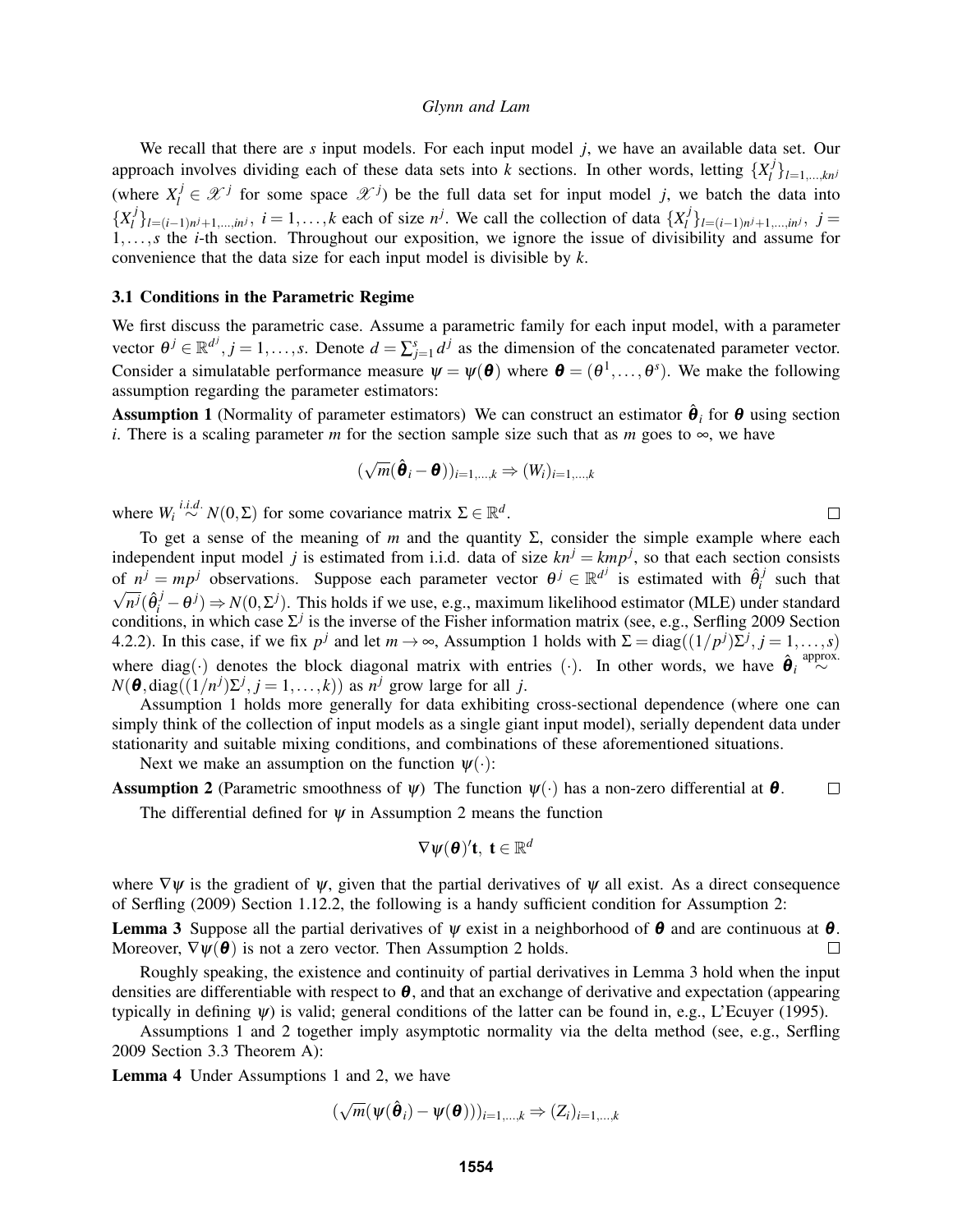where  $Z_i \stackrel{i.i.d.}{\sim} N(0, \sigma^2)$  and  $\sigma^2 = \nabla \psi(\boldsymbol{\theta})' \Sigma \nabla \psi(\boldsymbol{\theta})$ , with  $\nabla \psi$  being the gradient of  $\psi$  that exists under Assumption 2.  $\Box$ 

Next we state some assumptions about the simulation noise. Let  $\hat{\psi}_{l}(\boldsymbol{\beta})$  be an unbiased simulation run (*l* is used as an index when running multiple replications) so that  $E[\hat{\psi}_{l}(\boldsymbol{\beta})|\boldsymbol{\beta}] = \psi(\boldsymbol{\beta})$ . Denote  $\tau^2(\boldsymbol{\beta}) = Var(\hat{\psi}_l(\boldsymbol{\beta}) | \boldsymbol{\beta})$  as the simulation variance for each replication conditional on the input parameter. Similarly, denote  $\kappa_3(\boldsymbol{\beta}) = E[|\hat{\psi}_l(\boldsymbol{\beta}) - \psi(\boldsymbol{\beta})|^3|\boldsymbol{\beta}]$  as the conditional third-order absolute central moment. Let  $\mathcal{N}_{\eta}(\boldsymbol{\theta}) = \{ \boldsymbol{\beta} \in \mathbb{R}^d : ||\boldsymbol{\beta} - \boldsymbol{\theta}||_2 < \eta \}$  be an  $\eta$ -neighborhood of  $\boldsymbol{\theta}$ .

Assumption 5 (Parametric simulation noise) We have

- 1.  $\tau^2(\cdot)$  is continuous at  $\boldsymbol{\theta}$  with  $0 < \tau^2(\boldsymbol{\theta}) < \infty$ .
- 2.  $\kappa_3(\hat{\boldsymbol{\beta}})$  is uniformly bounded for any  $\hat{\boldsymbol{\beta}} \in \mathcal{N}_{\eta}(\boldsymbol{\theta})$  for some  $\eta > 0$ .  $\Box$

Sufficient conditions guaranteeing Assumption 5 are similar to the ones in Lemma 3, but needing a higher order moment condition on the performance function that guarantees the existence of  $\tau^2$  and  $\kappa_3$ .

### 3.2 Conditions in the Nonparametric Regime

We now turn to the nonparametric regime. Instead of using/assuming parametric families for the input distributions, we utilize the empirical distributions of the data as the input estimates. In this case, consider a performance measure  $\psi = \psi(\mathbf{F})$  where  $\mathbf{F} = (F^1, \dots, F^s)$  denotes the vector of distribution functions, each for one of the *s* independent input models.

With collected data divided into *k* sections each of size  $n^j$  for model *j* (like before), we construct  $\hat{\mathbf{F}}_i = (\hat{F}_i^1, \dots, \hat{F}_i^s)$ , the vector of empirical distributions obtained from section *i*, where

$$
\hat{F}_i^j(\cdot) = \frac{1}{n^j} \sum_{l=(i-1)n^j+1}^{in^j} \delta_{X_i^j}(\cdot)
$$

and  $\delta_{X_i^j}(\cdot)$  denotes the delta measure at  $X_i^j$ *l* .

For any linear map  $\mathscr{L} = (L^1, \ldots, L^s)$  where  $L^j : \mathscr{X}^j \to \mathbb{R}$ , and any  $\mathbf{G} = (G^1, \ldots, G^s)$  where each  $G^j$  :  $\mathcal{X}^j \to \mathbb{R}$  is a probability distribution, we define

$$
\langle \mathscr{L},\mathbf{G} \rangle = \sum_{j=1}^s \int L^j dG^j.
$$

Hence we have

$$
\langle \mathcal{L}, \hat{\mathbf{F}}_i \rangle = \sum_{j=1}^s \frac{1}{n^j} \sum_{l=(i-1)n^j+1}^{in^j} L^j(X_l^j).
$$

In contrast to the parametric case, here in the nonparametric setting we depict local assumptions (i.e., differentiability) in a probabilistic way. In other words, instead of separating the input estimation errors (similar to Assumption 1) and the smoothness property of  $\psi$  (similar to Assumption 2), we impose an assumption that enforces  $\psi$  applied on  $\hat{F}_i$  is linearizable with an error that is statistically small. This is described as follows:

**Assumption 6** (Nonparametric input noise) Assume  $\psi$  is differentiable in the sense that

$$
\psi(\hat{\mathbf{F}}_i) = \psi(\mathbf{F}) + \langle D\psi, \hat{\mathbf{F}}_i - \mathbf{F} \rangle + \xi_i
$$

where  $D\psi$  is a linear map that could depend on  $\hat{F}_i$  and F, such that there exists a scaling parameter m with the property that as  $m \to \infty$ ,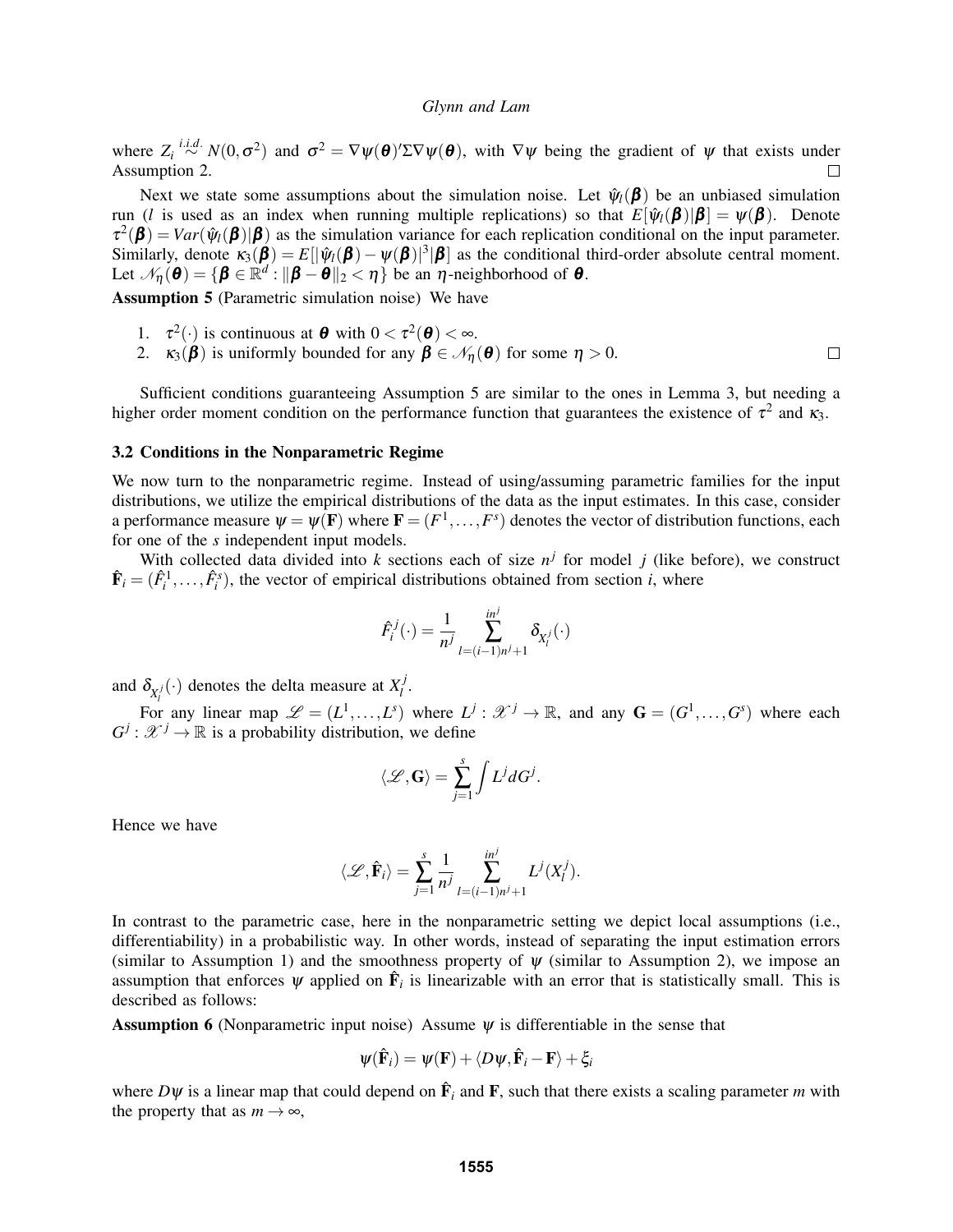1.

$$
(\sqrt{m}\langle D\psi, \hat{\mathbf{F}}_i - \mathbf{F} \rangle)_{i=1,\dots,k} \Rightarrow (Z_i)_{i=1,\dots,k}
$$

where  $Z_i \stackrel{i.i.d.}{\sim} N(0, \sigma^2)$  for some  $\sigma^2 < \infty$ . 2. √  $\sqrt{}$ 

$$
\sqrt{m}\xi_i \stackrel{p}{\to} 0 \text{ for all } i=1,\ldots,k.
$$

 $\Box$ 

The linear map  $D\psi$  in Assumption 6 can be viewed as a derivative with respect to the collection of distribution functions (hence the notation). The reason why we use such a probabilistic assumption is to avoid the introduction of a metric in defining the error in using  $\hat{F}_i$  to approximate  $F$ , which can lead to the need of more regularity condition on  $\psi$ . Note that, in using the latter approach, the error term  $\xi_i$  depends on both the chosen metric and the continuity of  $\psi$  with respect to this metric. When a weak norm is used then  $\hat{\mathbf{F}}_i \to \mathbf{F}$  (e.g., the supremum norm, in which case  $\hat{\mathbf{F}}_i \to \mathbf{F}$  as a consequence of the Glivenko-Cantelli lemma), but more conditions are needed for the function  $\psi$  to be continuous (e.g., if  $\psi = E[h(X)]$ , then *h* needs to have bounded variation). The imposition of a probabilistic statement like Assumption 6 avoids this dilemma, and in many situations a direct verification of this assumption can be done.

For example, consider a finite-horizon performance measure  $\psi(\mathbf{F}) = E_{\mathbf{F}}[h(X^{j}(t)), j = 1, ..., s, t =$  $[1, \ldots, T^j]$  where *h* is some performance function,  $T^j$  is the time horizon for each input sequence,  $X^j(t)$ are i.i.d. replications generated from independent input model *j* and  $E_F[\cdot]$  denotes the expectation under the collection of input distributions F. Suppose that

$$
E[h(X^{j}(l_{t}^{j}), j = 1, ..., s, t = 1, ..., T^{j})^{2}] < \infty
$$
\n(5)

where  $l_t^j \geq 1$  can be any integers. Suppose also that the data size of each section for model *j* satisfies  $n^j = mp^j$  for a scaling parameter *m* and  $p^j > 0$  are fixed constants. Then one can verify directly that Assumption 6 holds.

Note that the parametric conditions in Section 3.1 can be translated into the nonparametric conditions in Assumption 6 under appropriate modifications. For instance, if  $\psi(\theta)$  satisfies Assumption 2 and  $\theta = \theta(\mathbf{F})$ is differentiable with respect to F in a similar sense as Assumption 6, then  $\psi$  also satisfies Assumption 6 when viewed as a function of F.

Next we state some assumptions about the simulation noise. Let  $\hat{\psi}_l(\cdot)$  be a conditionally unbiased simulation replication for  $\psi(\cdot)$ , such that  $E[\hat{\psi}_l(G)|G] = \psi(G)$ . Denote  $\tau^2(G) = Var(\hat{\psi}_l(G)|G)$  as the conditional variance, and for convenience we denote  $\tau^2 = \tau^2(\mathbf{F})$ . Similarly, denote  $\kappa_3(\mathbf{G}) = E[|\hat{\psi}_l(\mathbf{G}) - \hat{\psi}_l(\mathbf{G})|]$  $\psi(G)|^3|G|$  as the conditional third-order absolute central moment. We make the following assumption on the simulation noise:

Assumption 7 (Nonparametric simulation noise) We have

1. 
$$
\tau^2(\hat{\mathbf{F}}_i) \stackrel{p}{\rightarrow} \tau^2
$$
 with  $0 < \tau^2 < \infty$ .  
\n2.  $P(\kappa_3(\hat{\mathbf{F}}_i) \leq M) \rightarrow 1$  for some fixed  $M > 0$ .

Assumption 7 holds for, e.g., the finite-horizon performance measure discussed above under a higher order moment condition than in (5).

#### 3.3 A Joint Central Limit Theorem

The following proposition describes a CLT held jointly between the input noise and the simulation noise: **Proposition 8** Consider a collection of estimators  $\hat{\mathbf{v}}_i$ ,  $i = 1, \dots, k$  for  $\mathbf{v}$  that satisfies

$$
(\sqrt{m}(\gamma(\hat{\mathbf{v}}_i) - \gamma(\mathbf{v})))_{i=1,\dots,k} \Rightarrow (Z_i)_{i=1,\dots,k}
$$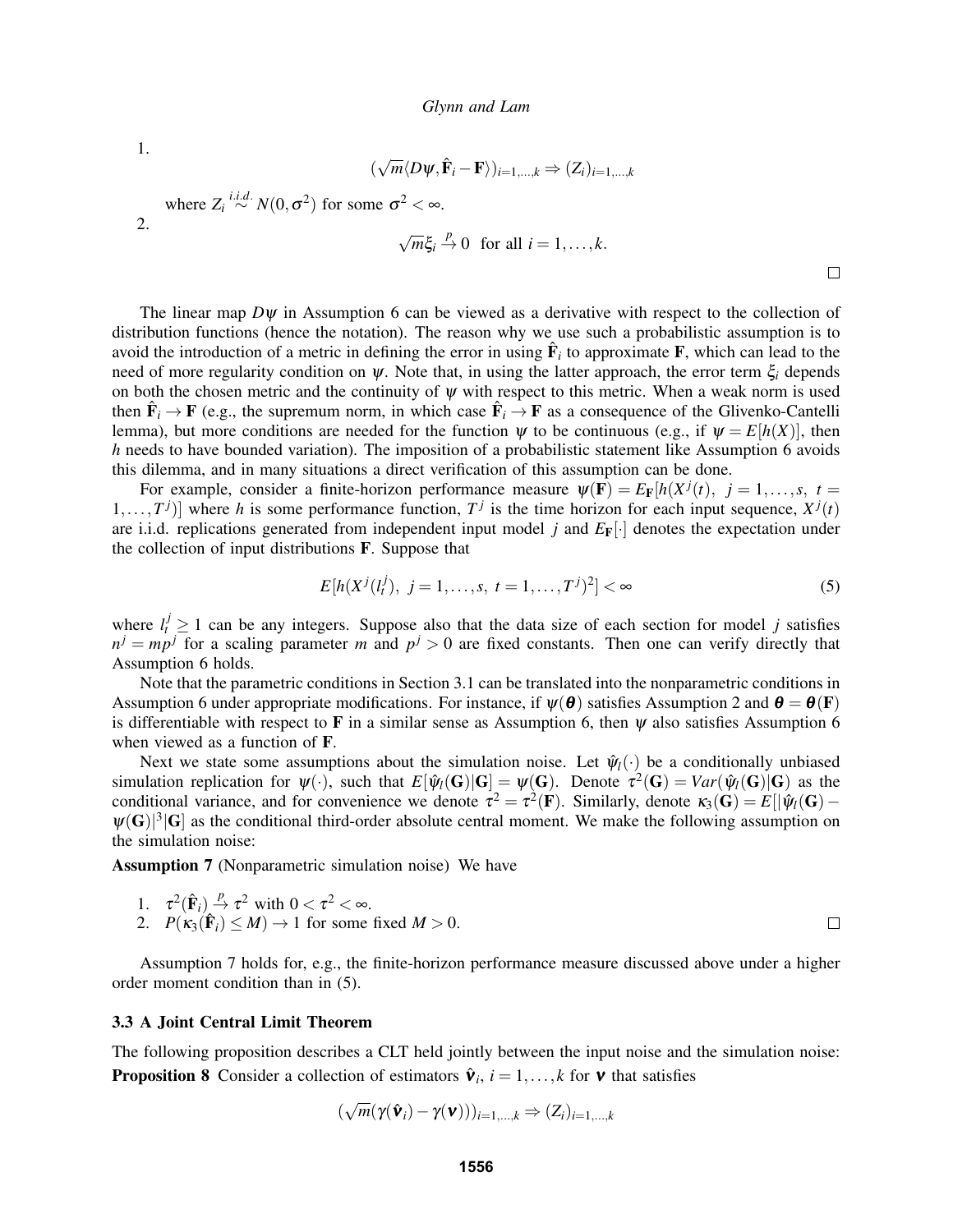where  $Z_i \stackrel{i.i.d.}{\sim} N(0, \sigma^2)$  for some function  $\gamma$  and  $\sigma^2 > 0$ . Consider another (possibly dependent) collection of estimators  $\hat{\mathbf{v}}_i'$  $u, u = 1, \ldots, v$ . Let

$$
\hat{\psi}(\hat{\mathbf{v}}_u') = \frac{1}{r_u} \sum_{l=1}^{r_u} \hat{\psi}_l(\hat{\mathbf{v}}_u')
$$

where  $r_u = mq_u$  for some fixed  $q_u > 0$ ,  $\hat{\psi}_l(\hat{\mathbf{v}}'_i)$  $\mathbf{w}'_u$ ) are i.i.d. unbiased simulation runs for  $\psi(\hat{\mathbf{v}}'_i)$  $u'$ ) given  $\hat{\mathbf{v}}_i'$ *u* , and are conditionally independent across  $u = 1, ..., v$ . Denote  $\tau^2(\boldsymbol{\beta}) = Var(\hat{\psi}_l(\boldsymbol{\beta}) | \boldsymbol{\beta})$  as the conditional simulation variance for each replication, and for convenience denote  $\tau^2=\tau^2(\nu)$ . Similarly, denote  $\kappa_3(\beta)=$  $E[|\hat{\psi}_l(\boldsymbol{\beta}) - \psi(\boldsymbol{\beta})|^3|\boldsymbol{\beta}]$  as the conditional third-order absolute central moment. Assume that  $\tau^2(\hat{\mathbf{v}}_i)$  $u'$   $\mapsto$   $\tau^2$ and  $P(\kappa_3(\hat{\mathbf{v}}_i))$  $u'$   $u \leq M$   $\rightarrow$  1 for  $u = 1, \ldots, v$ , as  $m \rightarrow \infty$ .

Then,

$$
((\sqrt{m}(\gamma(\hat{\mathbf{v}}_i)-\gamma(\mathbf{v}))_{i=1,\dots,k},(\sqrt{m}(\hat{\mathbf{v}}(\hat{\mathbf{v}}_u')-\mathbf{\psi}(\hat{\mathbf{v}}_u')))_{u=1,\dots,v}) \Rightarrow ((Z_i)_{i=1,\dots,k},(W_u)_{u=1,\dots,v})
$$
(6)

where  $Z_i \stackrel{i.i.d.}{\sim} N(0, \sigma^2)$  and  $W_u \stackrel{i.i.d.}{\sim} N(0, \tau^2/q_u)$  are independent.

 $\Box$ 

The proposition applies whether **v** is a real-valued parameter vector  $\theta$  (parametric case) or the collection of probability distributions F (nonparametric case), or a mix of both. To apply Proposition 8 to justify our sectioning scheme, we will see that the function  $\gamma(\cdot)$  can be taken either as the performance function  $\psi(\cdot)$  or its linearization. The assumption on the simulation replications, namely  $\tau^2(\hat{\mathbf{v}}_i^T)$  $u'$ <sub>u</sub>)  $\stackrel{p}{\rightarrow} \tau^2$  and  $P(\kappa_3(\hat{\mathbf{v}}_i')$  $'_{u}$ )  $\leq$  *M*)  $\rightarrow$  1, can be satisfied by using a law of large numbers under the presented assumptions in the parametric case and Assumption 7 directly in the nonparametric case.

Note that similar results hold if  $r_u$  is not of the same order as *m*. Suppose  $r_u = \omega(m)$ , then, under (otherwise) the same assumptions as Proposition 8, the limit in (6) can be replaced by  $((Z_i)_{i=1,\dots,k},(0)_{u=1,\dots,v})$ . On the other hand, if  $r_u = mpq_u$  where  $p = o(m)$ , then (6) is replaced by

$$
\big((\sqrt{mp}(\boldsymbol{\gamma}(\hat{\boldsymbol{\nu}}_i)-\boldsymbol{\gamma}(\boldsymbol{\nu}))_{i=1,\ldots,k},(\sqrt{mp}(\hat{\boldsymbol{\psi}}(\hat{\boldsymbol{\nu}}'_u)-\boldsymbol{\psi}(\hat{\boldsymbol{\nu}}'_u)))_{u=1,\ldots,\nu}\big)\Rightarrow((0)_{i=1,\ldots,k},(W_u)_{u=1,\ldots,\nu}).
$$

The sectioning scheme we depict next works for these imbalanced cases with little modification.

### 4 SECTONING INPUT DATA FOR CONFIDENCE INTERVAL ESTIMATION

This section presents our sectioning approach to construct CIs. Section 4.1 states our procedure and shows the asymptotic confidence guarantee. Section 4.2 discusses other performance aspects of our proposed procedure.

### 4.1 Procedure and Main Guarantee

We revisit our procedure discussed in Section 2 using our introduced notations. To estimate  $\psi = \psi(\mathbf{v})$ (where **v** can be  $\theta$  or **F**), we divide the data set of each input model into *k* sections of equal length. For section *i* that consists of  $\{X_i^j\}$  $\hat{\mathbf{v}}_i$  / $\hat{\mathbf{v}}_i$  /*i* = 1,...,*s*, we estimate  $\hat{\mathbf{v}}_i$  (can be  $\hat{\mathbf{\theta}}_i$  or  $\hat{\mathbf{F}}_i$ ), and then  $Y_i = \hat{\psi}(\hat{\mathbf{v}}_i)$  where

$$
\hat{\psi}(\hat{\mathbf{v}}_i) = \frac{1}{r} \sum_{l=1}^r \hat{\psi}_l(\hat{\mathbf{v}}_i).
$$

Here  $\hat{\psi}_l(\hat{\mathbf{v}}_i)$  are conditionally unbiased i.i.d. simulation replications for  $\psi(\hat{\mathbf{v}}_i)$ , and independent across *i*. Let  $\bar{Y} = (1/k)\sum_{i=1}^{k} Y_i$  and  $S^2 = (1/(k-1))\sum_{i=1}^{s} (Y_i - \bar{Y})^2$  be the sample mean and variance of the *k* sectioned estimates. We propose to use the CI

$$
\mathscr{I}_{sec} = \left[ \bar{Y} - t_{k-1,1-\alpha/2} \frac{S}{\sqrt{k}}, \bar{Y} + t_{k-1,1-\alpha/2} \frac{S}{\sqrt{k}} \right]
$$
(7)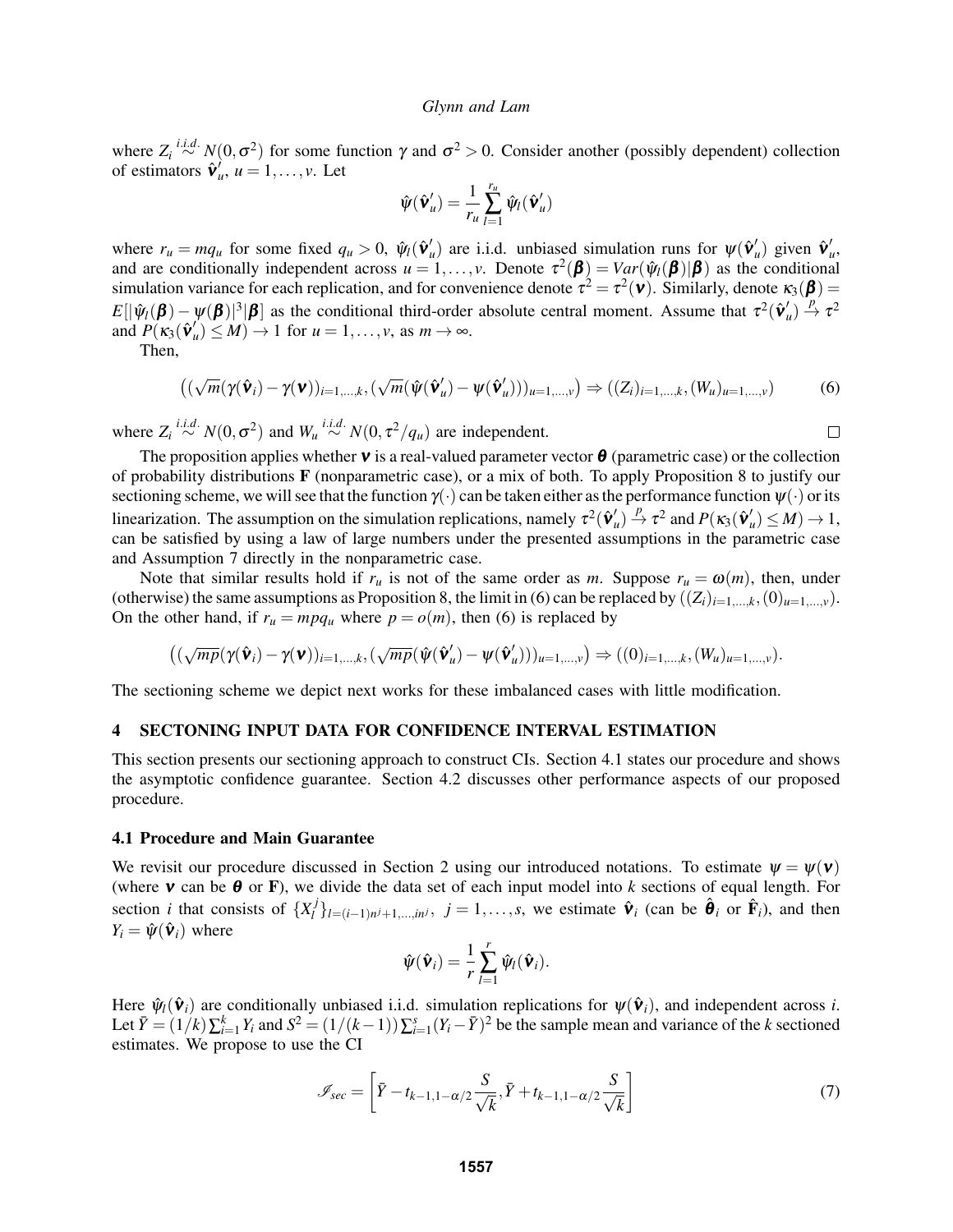where  $t_{k-1,1-\alpha/2}$  is the  $(1-\alpha/2)$ -quantile of the  $t_{k-1}$  distribution. This construction holds as long as  $k \ge 2$ . We have the following guarantees for (7). For this, we introduce the scaling  $r = mq$ , where q is fixed while *m* goes to  $\infty$ . We have:

Theorem 9 Under either:

- 1. (parametric case) Assumptions 1, 2 and 5; or
- 2. (nonparametric case) Assumptions 6 and 7,

we have

$$
\frac{\bar{Y} - \psi}{S / \sqrt{k}} \Rightarrow t_{k-1} \tag{8}
$$

for any fixed  $k \ge 2$ . Consequently,  $\mathscr{I}_{\text{sec}}$  is an asymptotically exact  $(1-\alpha)$ -level CI for  $\psi$ , i.e.,

$$
P(\psi \in \mathscr{I}_{sec}) \to 1 - \alpha \text{ as } m \to \infty.
$$

*Proof.* We first develop a limit theorem for  $\sqrt{m}(Y_i - \psi)$  for both the parametric and the nonparametric case. Then we proceed to justify the *t*-asymptotic (8) and conclude the theorem.

*Parametric case:* We can write

$$
Y_i = \psi + U_i + V_i
$$

where  $U_i = \psi(\hat{\theta}_i) - \psi$  and  $V_i = \hat{\psi}(\hat{\theta}_i) - \psi(\hat{\theta}_i)$ . Under Assumptions 1 and 2, we use Lemma 4 to deduce that  $\sqrt{m}(U_i)_{i=1,\dots,k} \Rightarrow (Q_i)_{i=1,\dots,k}$  where  $Q_i \stackrel{i.i.d.}{\sim} N(0,\sigma^2)$  with  $\sigma^2 = \nabla \psi(\theta) \Sigma \nabla \psi(\theta)$ . Using the notations in Assumption 5, a law of large numbers for  $\hat{\theta}_i$  implied from Assumption 1 and the local properties in Assumption 5 conclude that  $\tau^2(\hat{\theta}_i) \stackrel{p}{\to} \tau^2(\theta)$  and  $P(\kappa_3(\hat{\theta}_i) \leq M) \to 1$  for some  $M > 0$ . Hence Proposition 8 implies that  $\sqrt{m}((U_i)_{i=1,\dots,k}, (V_i)_{i=1,\dots,k}) \Rightarrow ((Q_i)_{i=1,\dots,k}, (W_i)_{i=1,\dots,k})$  where  $W_i \stackrel{i.i.d.}{\sim} N(0, \tau^2/q)$  and  $Q_i$  and *W<sup>i</sup>* are all independent. Therefore,

$$
\sqrt{m}(Y_i-\psi)_{i=1,\dots,k}\Rightarrow (Z_i)_{i=1,\dots,k}
$$

where  $Z_i \stackrel{i.i.d.}{\sim} N(0, \sigma^2 + \tau^2/q)$ .

*Nonparametric case:* Under Assumption 6, we write

$$
Y_i = \psi + U_i + \xi_i + V_i
$$

where  $U_i = \langle D\psi, \hat{\mathbf{F}}_i - \mathbf{F} \rangle$ ,  $\xi_i$  defined as in Assumption 6, and  $V_i = \hat{\psi}(\hat{\mathbf{F}}_i) - \psi(\hat{\mathbf{F}}_i)$ . Assumption 6 states that  $(\sqrt{m}U_i)_{i=1,\dots,k} \Rightarrow (Q_i)_{i=1,\dots,k}$  where  $Q_i \stackrel{i.i.d.}{\sim} N(0, \sigma^2)$  for some  $\sigma^2 < \infty$  and  $\sqrt{m}\xi_i \stackrel{p}{\rightarrow} 0$  for all  $i = 1,\dots,k$ . Note that Assumption 7 enforces  $\tau^2(\hat{\mathbf{F}}_i) \stackrel{p}{\to} \tau^2(\mathbf{F})$  and  $P(\kappa_3(\hat{\mathbf{F}}_i) \leq M) \to 1$  for some  $M > 0$ . Hence, Proposition 8 implies that  $\sqrt{m}((U_i)_{i=1,...,k}, (V_i)_{i=1,...,k}) \Rightarrow ((Q_i)_{i=1,...,k}, (W_i)_{i=1,...,k})$  where  $W_i \stackrel{i.i.d.}{\sim} N(0, \tau^2/q)$  and  $Q_i$  and *W<sup>i</sup>* are all independent. Therefore, by Slutsky's theorem,

$$
\sqrt{m}(Y_i-\psi)_{i=1,\dots,k}\Rightarrow (Z_i)_{i=1,\dots,k}
$$

where  $Z_i \stackrel{i.i.d.}{\sim} N(0, \sigma^2 + \tau^2/q)$ .

Finally, in both cases

$$
\frac{\bar{Y} - \psi}{S/\sqrt{k}} \Rightarrow \frac{\bar{Z}}{\sqrt{(1/(k-1))\sum_{i=1}^{k}(Z_i - \bar{Z})^2/k}}
$$
(9)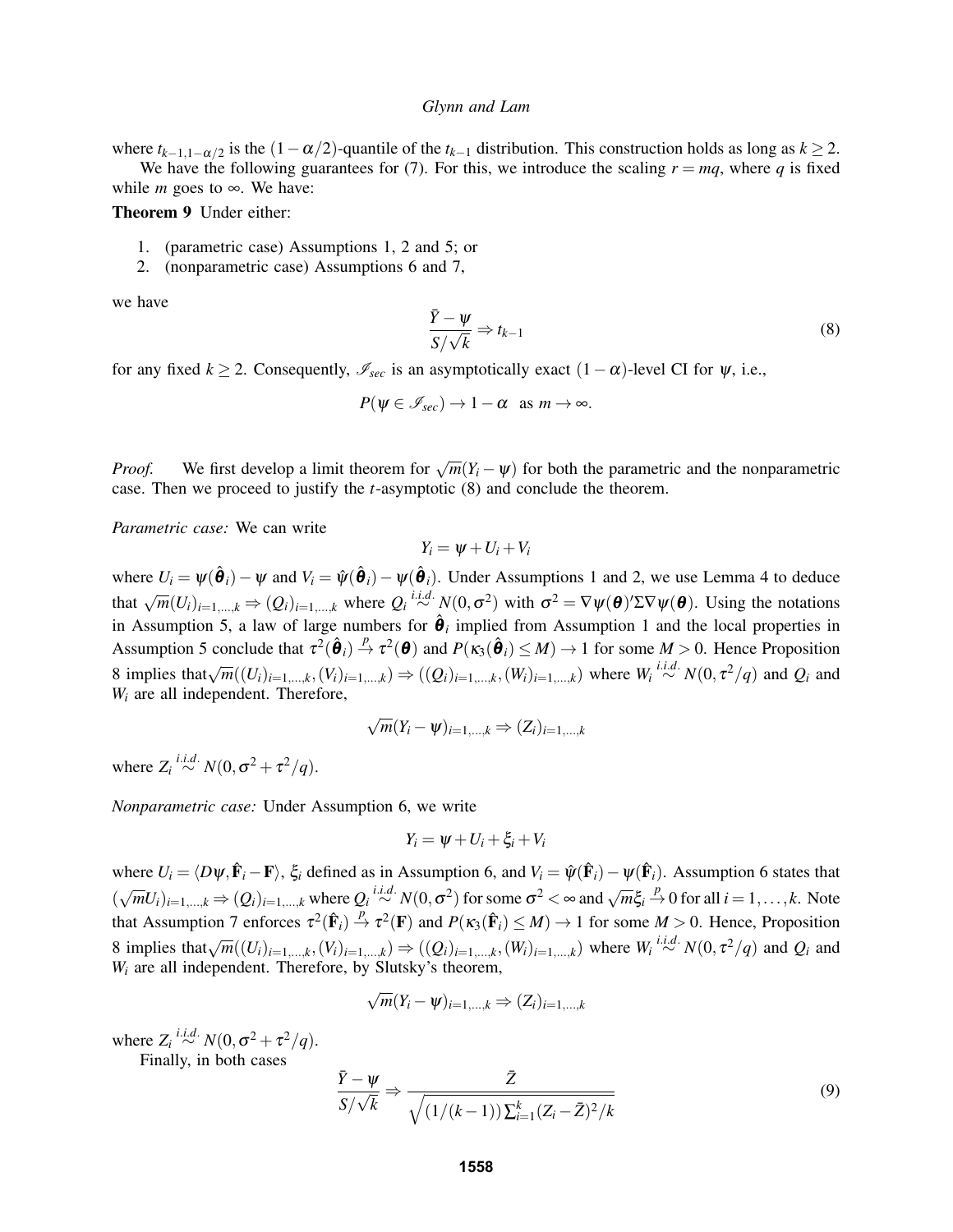where  $\bar{Z} = (1/k)\sum_{i=1}^{k} Z_i$ , by the continuous mapping theorem. Note that, since  $Z_i$  are Gaussian,  $\bar{Z}$  is independent of  $Z_i - \bar{Z}$ , and  $\sum_{i=1}^k (Z_i - \bar{Z})^2 \sim \chi^2_{k-1}$  where  $\chi^2_{k-1}$  is a  $\chi^2$  random variable with degree of freedom *k*−1. This shows that the limit in (9) is a *tk*−<sup>1</sup> random variable. The last assertion in the theorem follows by a standard pivotal argument.  $\Box$ 

### 4.2 Conservativeness and Variability of the Confidence Intervals

We discuss the performance of our sectioning-based CIs. Ideally, one would use as many sections as possible, as this would improve the length of the interval (in terms of reducing the average length and also its variability); in the limiting case, this would give rise to a CI constructed from normality asymptotic, which can be viewed as the best possible. However, with fixed data and simulation budgets, using more sections means a smaller data size and simulation replications per section, so that the quality of the Gaussian approximation within each section, and consequently the performance of the pivotal *t*-statistic, deteriorates. The number of sections and the size per section thus result in a tradeoff between desirable half-width properties and the statistical validity of the CIs.

We use the mean half-width to measure the conservativeness of the CI, and its standard deviation to measure its variability. In the following, we do a rough-cut analysis on the effect of section numbers on these two measurements, which reveals the minimal section numbers needed to achieve a certain performance compared to the benchmark normality CI. A full investigation of the optimal section number, however, would require analyzing the approximation error of the involved asymptotic *t*-limit.

Suppose that we use the full data set and all the simulation budget to get an estimate  $\hat{\psi}(\hat{\mathbf{v}})$  where  $\hat{\mathbf{v}}$  is the input estimate and  $\hat{\psi}$  denotes the average of all simulation runs. Then, under the same assumption as in Theorem 9 (with *k* set to 1), we have, asymptotically,  $\hat{\psi}(\hat{\mathbf{v}}) \sim N(\psi, \sigma_0^2 + \tau_0^2)$  for some  $\sigma_0^2$  and  $\tau_0^2$ , where  $\sigma_0^2$  denotes the variance from the input noise and  $\tau_0^2$  the simulation noise. For convenience, we denote  $\lambda^2 = \sigma_0^2 + \tau_0^2$ , so that  $\hat{\psi}(\hat{\mathbf{v}}) \sim N(\psi, \bar{\lambda}^2)$  approximately. If we instead divide the data and the simulation budget into  $\hat{k}$  sections, then for each section *i* our estimate becomes  $\hat{\psi}(\hat{\mathbf{v}}_i)$ , and they are asymptotically  $\stackrel{i.i.d.}{\sim} N(\psi, k\lambda^2)$ . √

The half-width of  $\mathscr{I}_{\text{sec}}$  in (7) is  $t_{k-1,1-\alpha/2}S/$  $\overline{k}$ . Here *S*<sup>2</sup>, the sample variance of the  $\hat{\psi}(\hat{\mathbf{v}}_i)$ 's, follows  $k\lambda^2 \cdot \chi^2_{k-1}/(k-1)$  approximately. Therefore, the half-width *H* of  $\mathscr{I}_{sec}$  is

$$
H \approx \frac{t_{k-1,1-\alpha/2}}{\sqrt{k}} \cdot \sqrt{k\lambda^2 \frac{\chi_{k-1}^2}{k-1}} = t_{k-1,1-\alpha/2} \lambda \sqrt{\frac{\chi_{k-1}^2}{k-1}}.
$$

Using the fact that  $E\sqrt{\chi^2_{k-1}} =$ √  $2\Gamma(k/2)/\Gamma((k-1)/2)$ , the expected half-width satisfies

$$
EH \approx t_{k-1,1-\alpha/2} \lambda \frac{\Gamma(k/2)}{\Gamma((k-1)/2)} \sqrt{\frac{2}{k-1}}.
$$

On the other hand, using  $E\chi_{k-1}^2 = k - 1$ , the second moment of the half-width satisfies

$$
EH^2 \approx t_{k-1,1-\alpha/2}^2 \lambda^2
$$

so that the variance is

$$
Var(H) \approx t_{k-1,1-\alpha/2}^2 \lambda^2 \left(1 - \left(\frac{\Gamma(k/2)}{\Gamma((k-1)/2)}\right)^2 \frac{2}{k-1}\right).
$$

It can be shown that  $\Gamma(k/2)/\Gamma((k-1)/2)\sqrt{2/(k-1)} \to 1$  as  $k \to \infty$ . Combined with the fact that  $t_{k-1} \Rightarrow N(0,1)$ , the approximate  $EH \to z_{1-\alpha/2}\lambda$ , where  $z_{1-\alpha/2}$  is the  $1-\alpha/2$  standard normal quantile,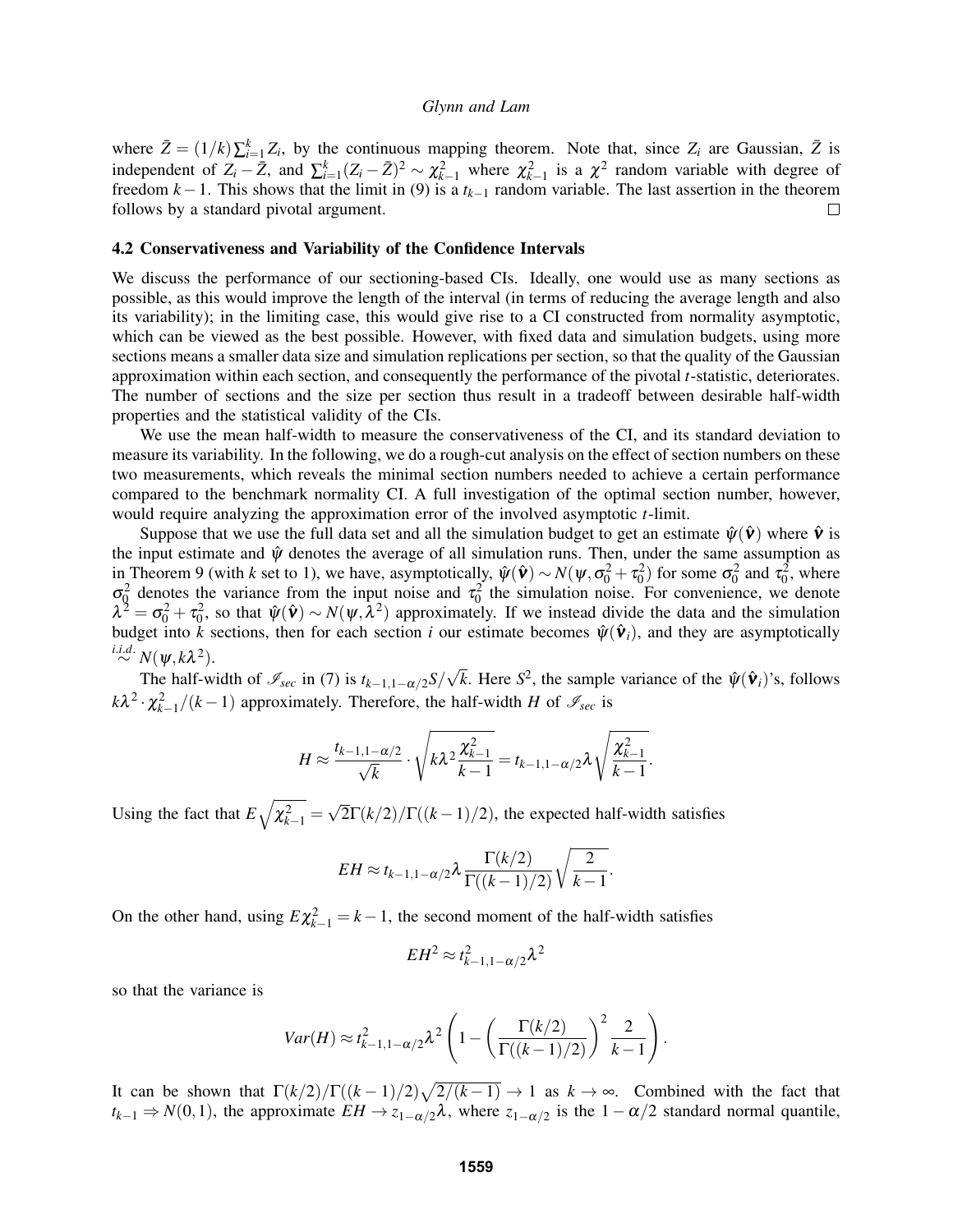and the approximate  $Var(H) \rightarrow 0$ . For example, when  $\alpha = 5\%$  (so that we are looking at the 95% CI), *EH*/ $\lambda \approx 1.98$  at  $k = 100$ , compared with  $z_{1-\alpha/2} = 1.96$ . Note that the quantity  $z_{1-\alpha/2}\lambda$  is the half-width of a normality CI. Therefore, as discussed above, the normality CI can be viewed as the best possible (Of course, to get this, one would need information about  $\lambda$ , which as discussed in the introduction can be challenging to obtain in the input uncertainty setting).

The approximate *EH*,  $EH^2$  and  $Var(H)$  all monotonically decrease as *k* increases. Fixing  $\alpha = 5\%$ , the decreases of all the considered quantities occur rapidly from  $k = 2$  to 6 ( $EH/\lambda \approx 10.1, 3.8, 2.9, 2.6, 2.4$ ) and  $\sqrt{Var(H)}$ / $\lambda \approx 7.7, 2.0, 1.2, 0.9, 0.8$  at  $k = 2$  to 6), continues to decrease at a slower rate from  $k = 6$  to 10 (e.g.,  $EH/\lambda \approx 2.2$  and  $\sqrt{Var(H)}/\lambda \approx 0.5$  at  $k = 10$ ), and afterwards the gain becomes quite negligible (e.g.,  $EH/\lambda \approx 2.0$  and  $\sqrt{Var(H)}/\lambda \approx 0.2$  at  $k = 50$ ). These numbers suggest that increasing k from 2 to 3 leads to a significant gain, whereas increasing *k* further to 4 to 6 can improve sensibly further. Depending on the data/simulation size, a reasonable *k* could be chosen in the range 3 to 6.

# 5 A NUMERICAL EXAMPLE

We test our approach with a numerical example of  $M/M/1$  queue. In this queue, the true arrival rate is 1 and service rate is 1.2. We initiate from an empty system. We consider two performance measures: the expected waiting time averaged over the first 20 customers, denoted as  $E_{\text{waittime}}$ , and the expected timeaveraged queue length over time period  $[0,5]$ , denoted as  $E_{quewelength}$ . The true values of  $E_{withinte} = 1.53$ and  $E_{queuelength} = 0.63$ .

We use a data size 100 on both the interarrival and service times (i.e., these data are sampled from the exponential distributions with rates 1 and 1.2 respectively). We execute our sectioning scheme to construct 95% CIs for measures *Ewaittime* and *Equeuelength*, using various numbers of sections, but under a total simulation budget of 100 runs. In each setting, we repeat the calculation 1000 times, where each time we sample a new set of observations and construct a CI. From these repetitions, we estimate the coverage probability and the average CI length. We consider the nonparametric setting (i.e., using the empirical distributions for the interarrival and service times).

Table 1 shows the estimated coverage probabilities (both the point estimate and the 95% confidence interval) and the average CI lengths in estimating *Ewaittime* and *Equeuelength* as the number of sections *k* varies (e.g., when  $k = 2$ , each section constitutes 50 observations for both the interarrival and service times and 50 replications). The coverages of both performance measures seem to be valid and quite stable until about  $k = 14$ , after which they start to deteriorate from the nominal 95%. This shows, at least in this example, that the coverage probability is relatively robust to the data size in each section. On the other hand, the average CI length drops significantly from  $k = 2$  to 3, continues to drop from  $k = 3$  to 6, and afterwards levels off. This shows a huge gain in reducing conservativeness from 2 to 3 sections, and further gains till about 6 sections. These observations reconcile with our discussion in Section 4.2.

### ACKNOWLEDGMENTS

We gratefully acknowledge support from the National Science Foundation under grants CMMI-1542020 and CAREER CMMI-1653339/1834710.

# REFERENCES

Asmussen, S., and P. W. Glynn. 2007. *Stochastic Simulation: Algorithms and Analysis*, Volume 57. Springer Science & Business Media, New York.

- Barton, R. R. 2012. "Tutorial: Input Uncertainty in Output Analysis". In *Proceedings of the 2012 Winter Simulation Conference*, edited by C. Laroque et al., 1–12. Piscataway, New Jersey: IEEE.
- Barton, R. R., S. E. Chick, R. C. Cheng, S. G. Henderson, A. M. Law, B. W. Schmeiser, L. M. Leemis, L. W. Schruben, and J. R. Wilson. 2002. "Panel Discussion on Current Issues in Input Modeling".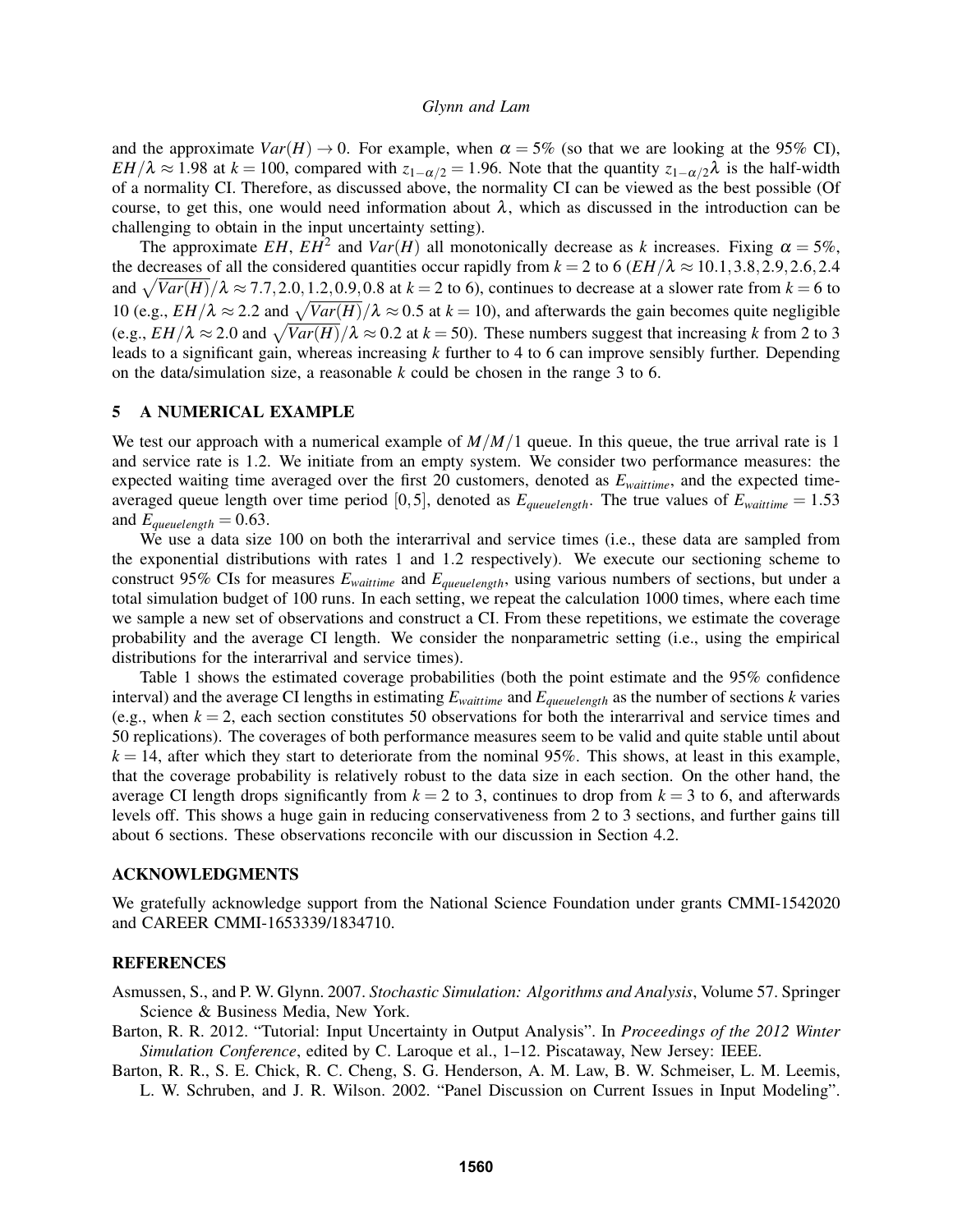| Section #      | Coverage (wait time)     | CI length (wait time) | Coverage (queue length)  | CI length (queue length) |
|----------------|--------------------------|-----------------------|--------------------------|--------------------------|
| 2              | 0.940(0.925, 0.955)      | 10.024                | 0.936(0.921, 0.951)      | 3.704                    |
| 3              | 0.943(0.929, 0.957)      | 3.995                 | 0.947(0.933, 0.961)      | 1.485                    |
| $\overline{4}$ | $0.928$ $(0.912, 0.944)$ | 3.034                 | $0.946$ $(0.932, 0.960)$ | 1.136                    |
| 5              | 0.949(0.935, 0.963)      | 2.745                 | 0.952(0.939, 0.965)      | 1.046                    |
| 6              | 0.930 (0.914, 0.946)     | 2.558                 | 0.945(0.931, 0.959)      | 1.011                    |
| 7              | 0.941(0.926, 0.956)      | 2.553                 | 0.941(0.926, 0.956)      | 0.973                    |
| 8              | 0.942(0.927, 0.957)      | 2.451                 | 0.960(0.948, 0.972)      | 0.995                    |
| 9              | 0.936(0.921, 0.951)      | 2.423                 | 0.939(0.924, 0.954)      | 0.980                    |
| 10             | 0.953(0.940, 0.966)      | 2.430                 | $0.949$ $(0.935, 0.963)$ | 0.973                    |
| 11             | 0.947(0.933, 0.961)      | 2.362                 | 0.950(0.936, 0.964)      | 0.989                    |
| 12             | 0.971(0.961, 0.981)      | 2.465                 | $0.963$ $(0.951, 0.975)$ | 1.019                    |
| 13             | 0.947(0.933, 0.961)      | 2.513                 | $0.943$ $(0.929, 0.957)$ | 1.098                    |
| 14             | 0.947(0.933, 0.961)      | 2.397                 | 0.949(0.935, 0.963)      | 1.006                    |
| 15             | 0.945(0.931, 0.959)      | 2.551                 | 0.936(0.921, 0.951)      | 1.122                    |
| 16             | 0.924(0.908, 0.940)      | 2.429                 | $0.928$ $(0.912, 0.944)$ | 1.080                    |
| 17             | 0.936(0.921, 0.951)      | 2.628                 | 0.918(0.901, 0.935)      | 1.164                    |
| 18             | 0.928(0.912, 0.944)      | 2.512                 | $0.908$ $(0.890, 0.926)$ | 1.153                    |
| 19             | 0.915(0.898, 0.932)      | 2.454                 | 0.900(0.881, 0.919)      | 1.100                    |
| 20             | 0.922(0.905, 0.939)      | 2.398                 | 0.900(0.881, 0.919)      | 1.080                    |

Table 1: Nonparametric CIs using 100 observations on the interarrival times and 100 observations on the service times, with total simulation budget 100.

In *Proceedings of the 2002 Winter Simulation Conference*, edited by E. Yücesan et al., 353–369. Piscataway, New Jersey: IEEE.

- Barton, R. R., B. L. Nelson, and W. Xie. 2013. "Quantifying Input Uncertainty via Simulation Confidence Intervals". *INFORMS Journal on Computing* 26(1):74–87.
- Barton, R. R., and L. W. Schruben. 1993. "Uniform and Bootstrap Resampling of Empirical Distributions". In *Proceedings of the 1993 Winter Simulation Conference*, edited by G. W. Evans et al., 503–508. Piscataway, New Jersey: IEEE.
- Barton, R. R., and L. W. Schruben. 2001. "Resampling Methods for Input Modeling". In *Proceedings of the 2001 Winter Simulation Conference*, edited by B. A. Peters et al., Volume 1, 372–378. Piscataway, New Jersey: IEEE.
- Biller, B., and C. G. Corlu. 2011. "Accounting for Parameter Uncertainty in Large-Scale Stochastic Simulations with Correlated Inputs". *Operations Research* 59(3):661–673.
- Cheng, R. C., and W. Holland. 1997. "Sensitivity of Computer Simulation Experiments to Errors in Input Data". *Journal of Statistical Computation and Simulation* 57(1-4):219–241.
- Cheng, R. C., and W. Holland. 2004. "Calculation of Confidence Intervals for Simulation Output". *ACM Transactions on Modeling and Computer Simulation* 14(4):344–362.
- Chick, S. E. 2001. "Input Distribution Selection for Simulation Experiments: Accounting for Input Uncertainty". *Operations Research* 49(5):744–758.
- Chick, S. E. 2006. "Bayesian Ideas and Discrete Event Simulation: Why, What and How". In *Proceedings of the 2006 Winter Simulation Conference*, edited by L. F. Perrone et al., 96–106. Piscataway, New Jersey: IEEE.
- Glynn, P. W. 1986. "Problems in Bayesian Analysis of Stochastic Simulation". In *Proceedings of the 1986 Winter Simulation Conference*, edited by J. Wilson et al., 376–379. New York, New York: ACM.
- Glynn, P. W., and D. L. Iglehart. 1990. "Simulation Output Analysis Using Standardized Time Series". *Mathematics of Operations Research* 15(1):1–16.